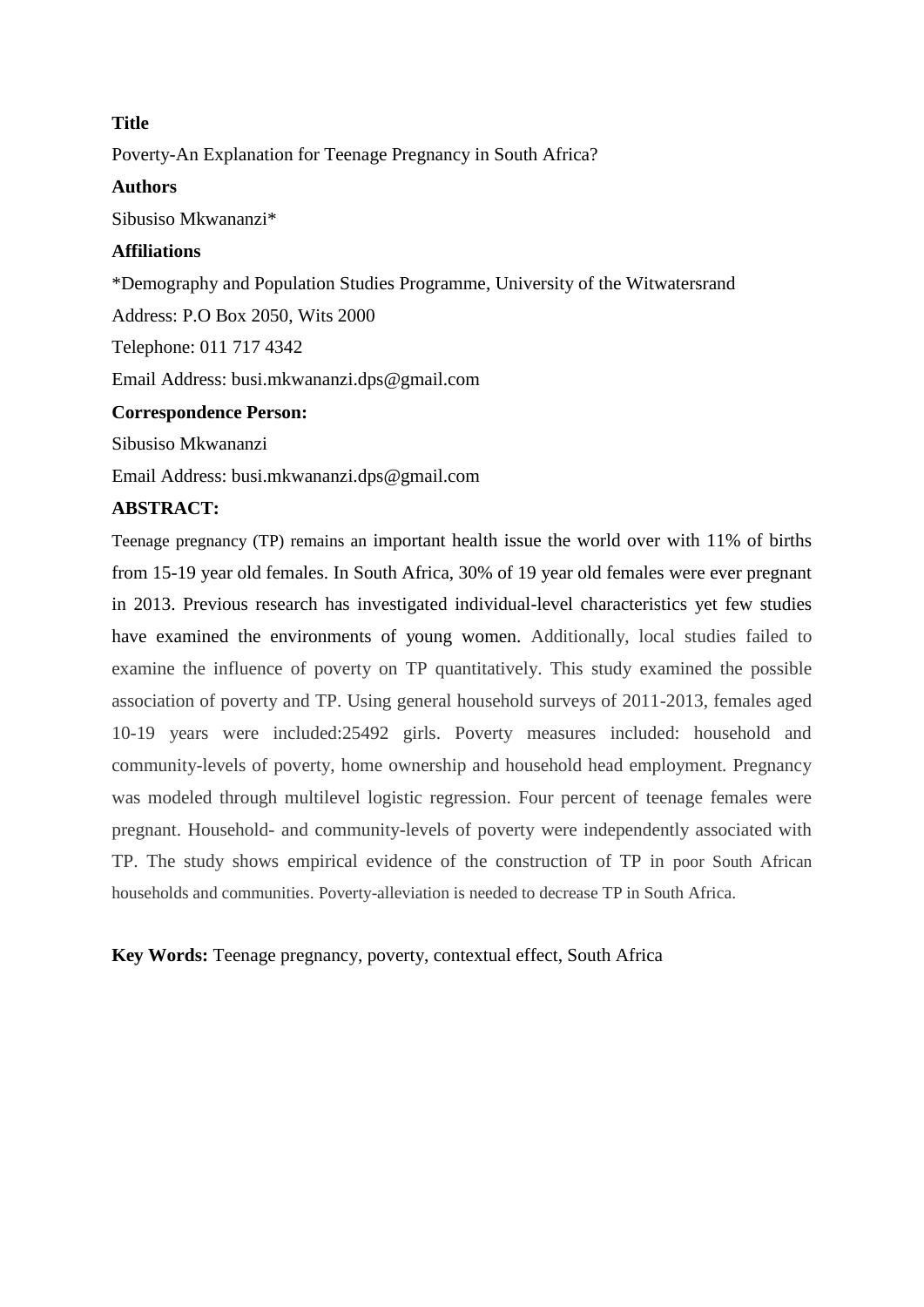#### **Introduction**

Teenage pregnancy has been widely researched over time by academics from numerous disciplines [\(Macleod, 2011](#page-11-0)[;United Nations Population Fund, 2013\)](#page-12-0). Nevertheless, the phenomenon remains a challenge to the progression as well as sexual and reproductive health of young women globally. In 2014, 16 million girls below the age of 20 were reported to have been pregnant while 11% of all births were due to teens between 15 and 19 years old [\(World Health](#page-12-1)  [Organization, 2014\)](#page-12-1). The highest prevalence occurs in sub-Saharan Africa with an adolescent birth rate of 101 births per 1000 women aged 15 to 19 years [\(Loaiza and Liang, 2013\)](#page-11-1).

In South Africa, the birth rate amongst adolescents is approximately 50 births per 1000 women and previous studies have reported as many as 24% of sexually active teenage females to have ever been pregnant [\(Loaiza and Liang, 2013](#page-11-1)[;Macleod, 2011;](#page-11-0)[Reddy et al., 2010\)](#page-12-2). Consequently, teenage pregnancy is a critical issue in South Africa. In response government and NGOs have ensured access to contraception as well as criminalized marriage and sexual activity amongst minors. Unfortunately, these efforts have had little effect and the consequences of teenage pregnancy remain rampant within South African society. In particular, numerous obstetric, health and social consequences are associated with teenage pregnancy for mother, child and the wider society. These include fistulae, eclampsia, post-partum haemorrhage, sepsis, epistotomy and pregnancy induced hypertension that could all lead to maternal mortality [\(Macleod and](#page-12-3)  [Tracey, 2010](#page-12-3)[;Mangiaterra et al., 2008;](#page-12-4)[Tsui et al., 2007;](#page-12-5)[World Health Organization, 2014\)](#page-12-1). Additionally, stillbirths and neonatal deaths are more likely among teenage mothers compared to older mothers as are congenital malformations and other birth complications [\(Mangiaterra et al.,](#page-12-4)  [2008](#page-12-4)[;World Health Organization, 2014\)](#page-12-1). Finally, the potential for such women and their children to ever flourish in life is greatly decreased due to the perseverance of poverty and social exclusion. Consequently, teenage pregnancy prevention has benefits for the society at large as delaying pregnancy beyond the teenage years improves female educational attainment [\(Xu and](#page-12-6)  [Shtarkshall, 2004\)](#page-12-6). This in turn raises community knowledge, skills, employment prospects and the chance for a productive life all culminating to the development of a country [\(Clifton and](#page-11-2)  [Hervish, 2013;](#page-11-2)[Mangiaterra et al., 2008](#page-12-4)[;World Health Organization, 2014\)](#page-12-1). To this end, continued efforts to prevent teenage pregnancy are vital and numerous studies have been conducted to establish the main predictors of this phenomenon as a means to obtaining a solution.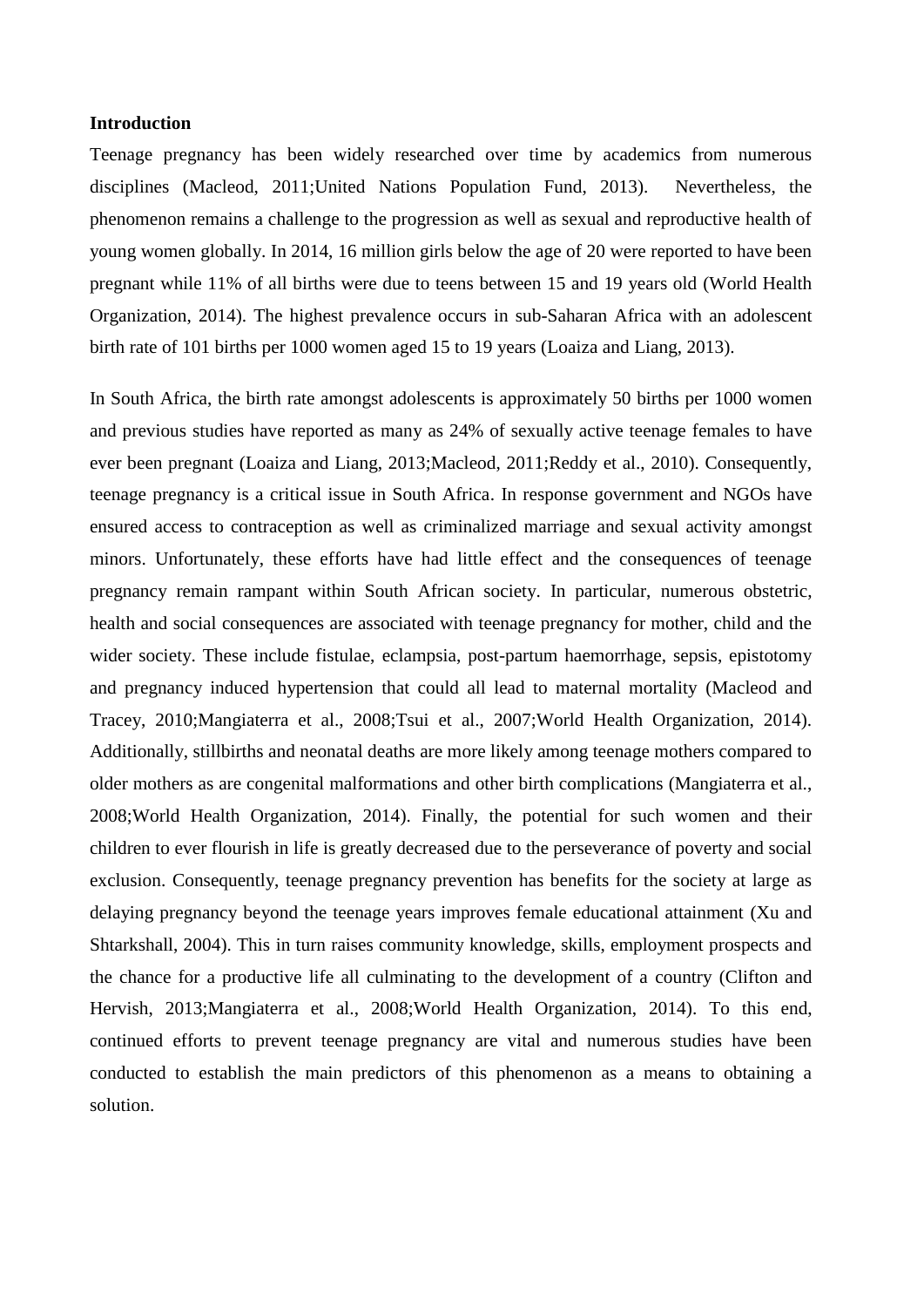Studies focusing on individual characteristics found increasing age, low education levels and low socio-economic status as significant predictors while those looking at household factors have found household size and household socio-economic status as consistent predictors of teenage pregnancy [\(Panday and UNICEF, 2009](#page-12-7)[;Timæus and Moultrie, 2012](#page-12-8)[;Vundule et al.,](#page-12-9)  [2001](#page-12-9)[;Willan, 2013\)](#page-12-10). Finally, a study commissioned by government in Limpopo found culture, gender inequality and gender stereotyping to be significant community level predictors of teenage pregnancy [\(Limpopo Pop. & Dev. Directorate, 2012\)](#page-11-3).

However, great disparities in teenage pregnancy based on location exist in South Africa with lower levels of zero to five percent occurring in affluent areas as opposed to levels as high as 60- 80% of teenage females having ever been pregnant occurring in deprived areas [\(IRIN Africa,](#page-11-4)  [2007](#page-11-4)[;Macleod and Tracey, 2009\)](#page-11-5). This suggests reasons beyond the individual level predisposing young women to higher levels of risk in certain areas. Closely related to teenage pregnancy are variations in violence and crime based on location with elements of social disorganisation shown to explain this [\(Elliot and Merrill, 1961](#page-11-6)[;Kubrin, 2009\)](#page-11-7). At community level South Africa exhibits social disorganisation and unemployment ranging above 30% depending on location, poverty, ethnic heterogeneity, residential mobility as well as mass urbanisation [\(Kingdon and Knight, 2004;](#page-11-8)[Klasen and Woolard, 2009\)](#page-11-9). Consequently, it is possible that social disorganisation, particularly poverty, may influence teenage pregnancy as it influences crime in South Africa.

Previous studies have failed to comprehensively investigate the effect of poverty on pregnancy amongst young females. Specifically, socio-economic status at individual and household levels has been formerly used. This variable is usually determined through acquired income yet income is prone to being misreported as well as under-reported for numerous reasons [\(Greenberg and](#page-11-10)  [Halsey, 1983;](#page-11-10)[Hurst et al., 2014\)](#page-11-11). Additionally, socio-economic status may not be the best measurement of poverty as it only depicts half of one's financial status. Therefore, it becomes necessary to test the effects of a number of possible poverty proxies on teenage pregnancy. This would also assist in the establishment of teenage pregnancy's most appropriate and predictive variables indicative of poverty. The broad objective of this study was to determine the effect of poverty on teenage pregnancy in South Africa in order to test the following null hypothesis: There is no relationship between poverty and teenage pregnancy. This was addressed through the use of the theoretical framework depicted in section two, which then guided the methods in section three, followed by the results in section four and discussion and conclusions in sections five and six respectively.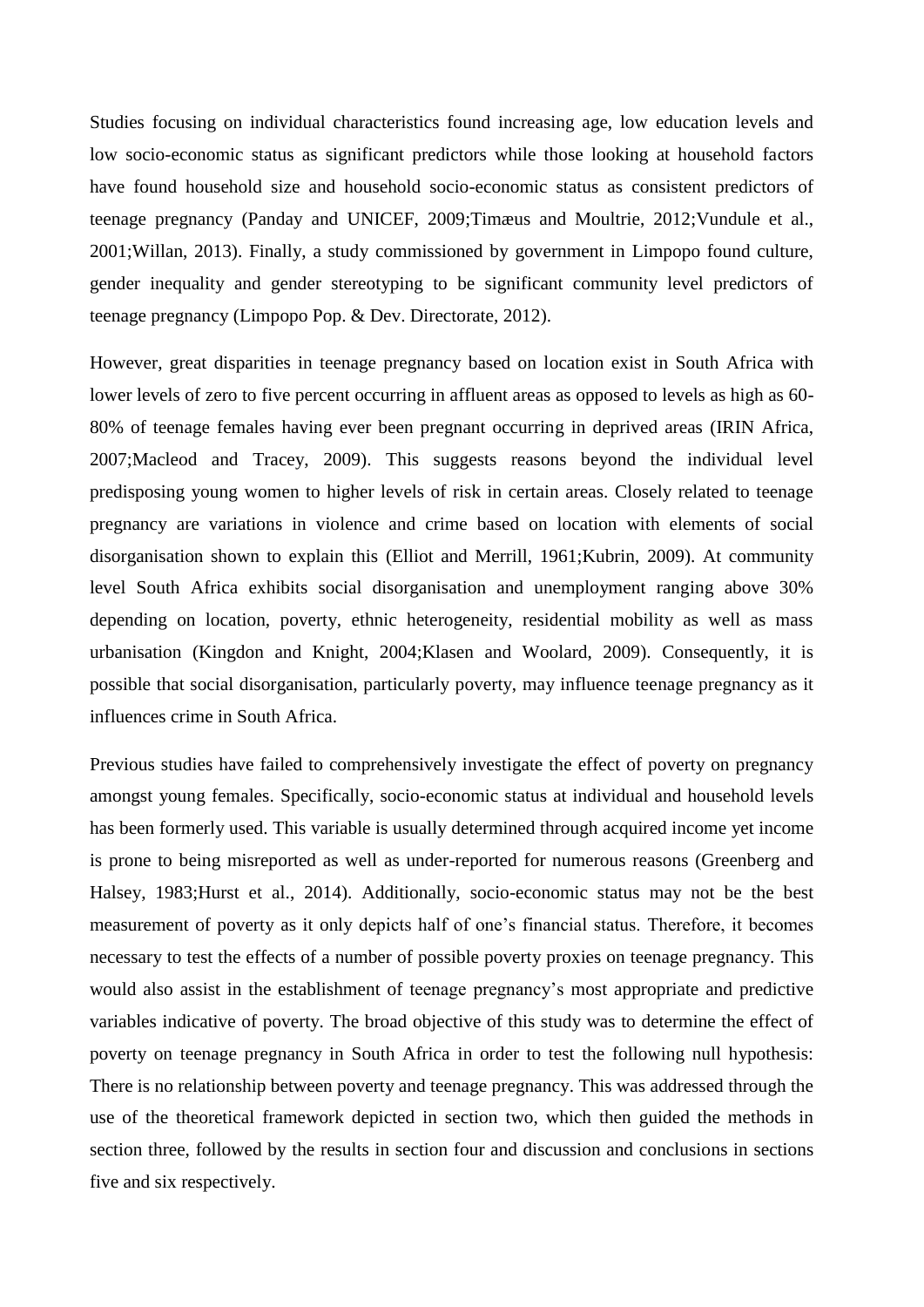### **Theoretical Framework**

The study will use an adaptation of the social disorganisation theory to explain teenage pregnancy as it has already successfully been adapted and used to study violence, educational behaviour of adolescents and child sexual abuse [\(Bowen et al., 2002,](#page-11-10) McNulty and Bellair, 2003, Tolan et al., 2003, Yahaya et al., 2013). The social disorganisation theory was developed by Shaw and McKay in 1942 and is classically used to explain the levels of crime in different contexts [\(Kubrin, 2009,](#page-12-9) Shaw and McKay, 1942). The theory states that crime is not randomly distributed occurring equally in all areas, but occurs more frequently in 'bad' neighbourhoods than in 'good' neighbourhoods [\(Kubrin, 2009\)](#page-12-9). Therefore, the theory links the levels of crime in an area directly to the levels of poverty, ethnic heterogeneity, residential mobility, family disruption and urbanization in that same area. Closely related to this: Disparities in teenage pregnancy based on location exist in South Africa with lower levels of zero to five percent occurring in affluent areas as opposed to levels as high as 60-80% of teenage females having ever been pregnant in deprived areas [\(IRIN Africa, 2007,](#page-12-7) Macleod and Tracey, 2009). This suggests reasons beyond the individual level predisposing young women to higher levels of risk in certain areas. Therefore, it may be possible that social disadvantage influences teenage pregnancy as it influences crime.

For the purposes of this paper, we specifically concentrated on the aspect of poverty levels in an area. The variables of interest included household and community-levels of poverty, home ownership and household head employment. Controlling variables at the individual level were age, race, marital status, place of residence, education attainment, race, province, employment status and province. Those at household level were household sex composition and household head type. From the foregoing theory we would expect the likelihood of teenage pregnancy to be associated directly and indirectly with the demographic and socio-economic characteristics at the individual, household and community levels as well as directly with poverty and home ownership at the household and community levels as well as with household head employment status. In particular, the likelihood of teenage pregnancy may be higher among individuals living in households with poverty due to lower levels of access to other reproductive health services. On the contrary, the likelihood of teenage pregnancy may be lower among individuals living in communities with low levels of poverty due to there being a higher level of recreational centers, parks and activities with subsequent less time for sexual experimentation by teenagers within households and across households in such communities.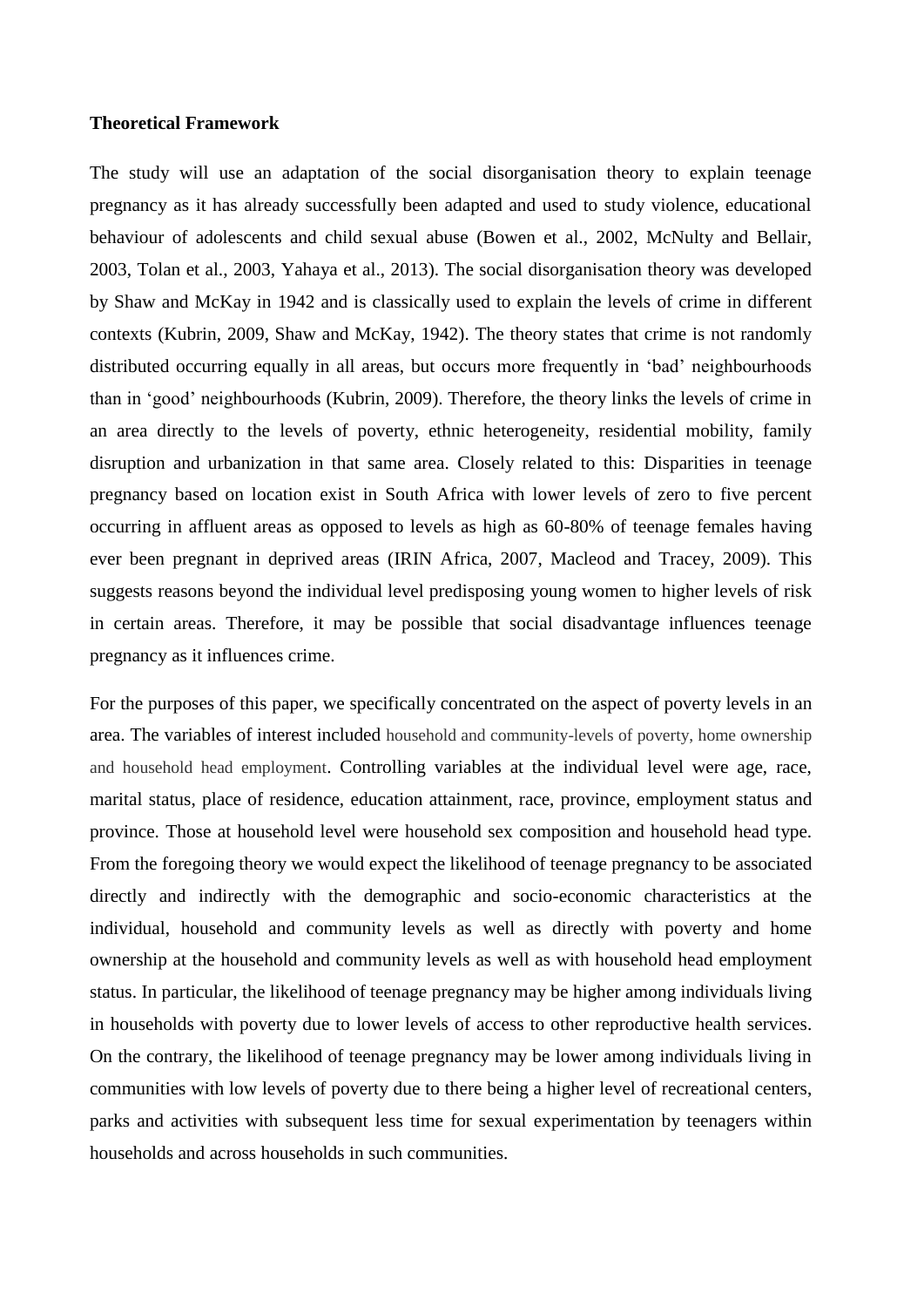#### **Data and Methods**

Data sources used in this study were the revised general household surveys (GHS) of 2011, 2012 and 2013. The general household survey has been conducted by Statistics South Africa (Stats SA) since 2002. It is a cross-sectional, nationally representative household-based survey to determine the levels of development and service delivery nationally. The GHS covered a representative national sample of 25,086 households in 2011, 25,330 households in 2012 and 25,786 households in 2013. Particularly, the revised surveys were adjusted to account for the change in the population model revision subsequent to the 2011 census findings as well as provincial boundaries that came in effect in the same year. Thus, the data across the three years are void of inconsistencies across time and between household and person-level data making them effectively comparable. The survey sample included individuals ranging from zero to 113 years old. However, this paper's study population encompassed 25,492 young females aged 10 to 19 years: 9351 from 2011, 8832 from 2012 and 7309 from 2013. Ethical approval to collect data from survey participants was obtained before commencement by Statistics South Africa. The study used secondary data where all details of participants were anonymised and replaced by a unique identity number to ensure confidentiality. The study included 24 499 young females who were not pregnant constituting 96% of the total sample, while 993 girls were pregnant. This represented 13,147,239 female adolescents who were not pregnant and 517,939 pregnant teenage girls between the years 2011 and 2013 in South Africa.

### Measures

### Teenage Pregnancy in the past 12 Months

A single measure for teenage pregnancy was used. In this paper teenage pregnancy is defined as pregnancy occurring below the age of 20 years. Individuals were allowed to self-report if female and were also allowed to report on behalf of other females within the same household "any female household member who had been pregnant during the past 12 months". This was to make the question less threatening and more general in order to capture pregnancy in sensitive cases e.g. for young girls within the household. Individuals' options to this item encompassed Yes, No, Do not know, Not applicable (for males) and Unspecified. Female household members who answered yes or who were identified by other household members from the above question and whose age was below 20 were classified as pregnant teenagers. Conversely, those that answered no and were not identified to have been pregnant by others yet whose age was below 20 and above 10 were teenage females who were not pregnant. Teenage pregnancy was coded as 1 and teenage nonpregnancy as 0.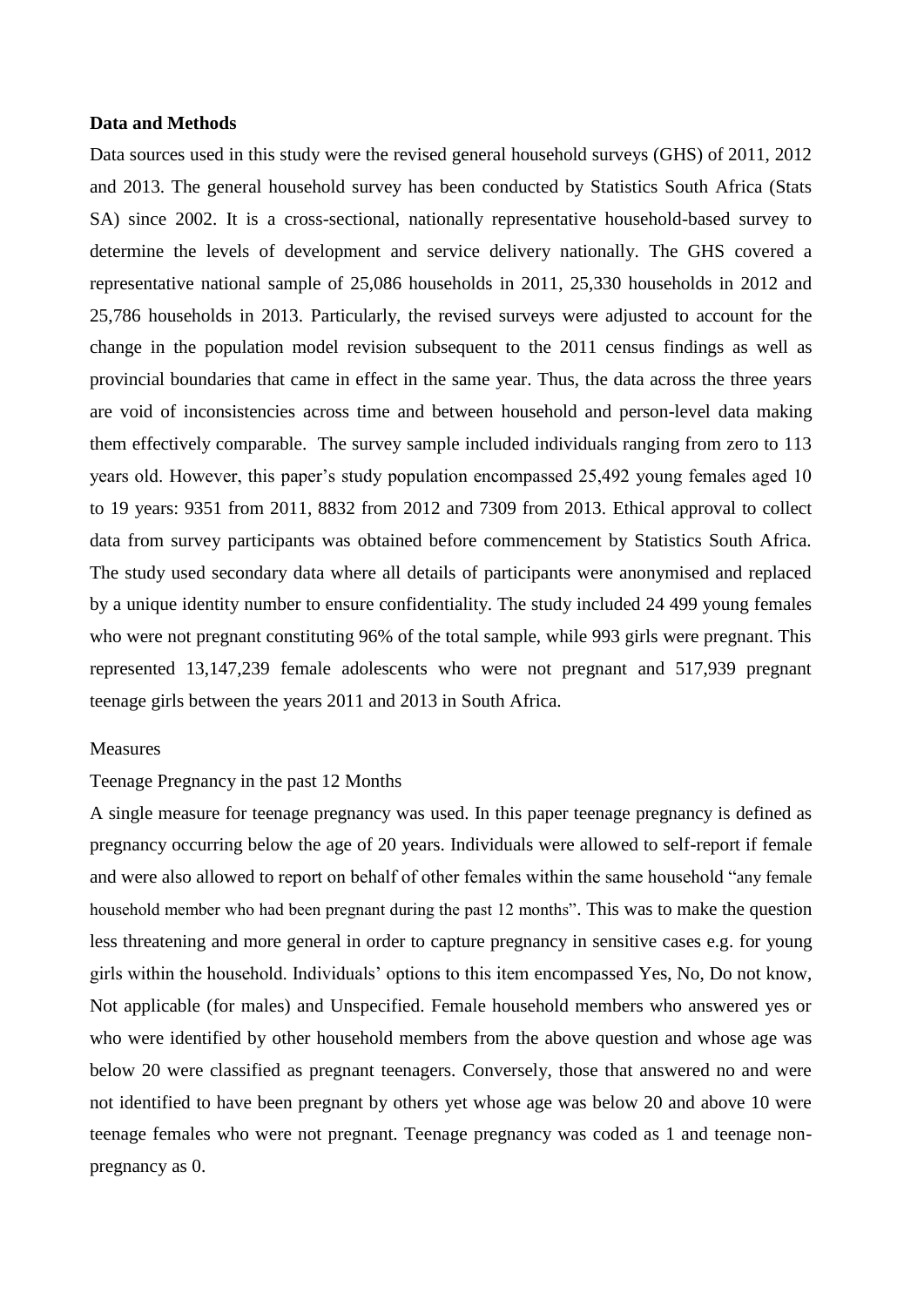Independent variables were either variables of interest or controlling variables. Variables of interest included:

*Household and Community Poverty:* 

*Household poverty*: households with an average income per individual below the upper-bound poverty line of R779

*Community-level of Poverty:* community percentage of poor households aggregated from household-level data and sub-divided into three tertiles to categorise the community percentages as low, medium and high.

*Home ownership:* households owned by the head of the household

*Community-level of Home ownership*: community percentage of households owned by the head of the households aggregated from household-level data and sub-divided into three tertiles to categorise the community percentages as low, medium and high.

*Household Head Employment Status*: employment status of the head of the household

The individual-level background variables were age, race, marital status, place of residence, employment status and province

*Age:* completed years at last birthday

*Race:* population group Black, White, Coloured, Indian/Asian

*Marital status*: collapsed into two possible options of never married and ever married or currently cohabiting.

*Place of residence:* defined as either urban or rural

*Employment status*: defined as either employed or unemployed

*Province:* Gauteng, Eastern Cape, North West, Northern Cape, Western Cape, Kwa-Zulu Natal, Mpumalanga, Free State, Limpopo

Background factors at household-level included household sex composition and household head type.

*Household sex composition*: aggregated from individual-level data of all household occupants. Five possible categories presented viz. only females, predominantly females with males, evenly mixed, predominantly males with females and only males.

*Household head type*: categorization of the household head by sex and age. Three possible categories presented viz. male adult, female adult and minor

Analysis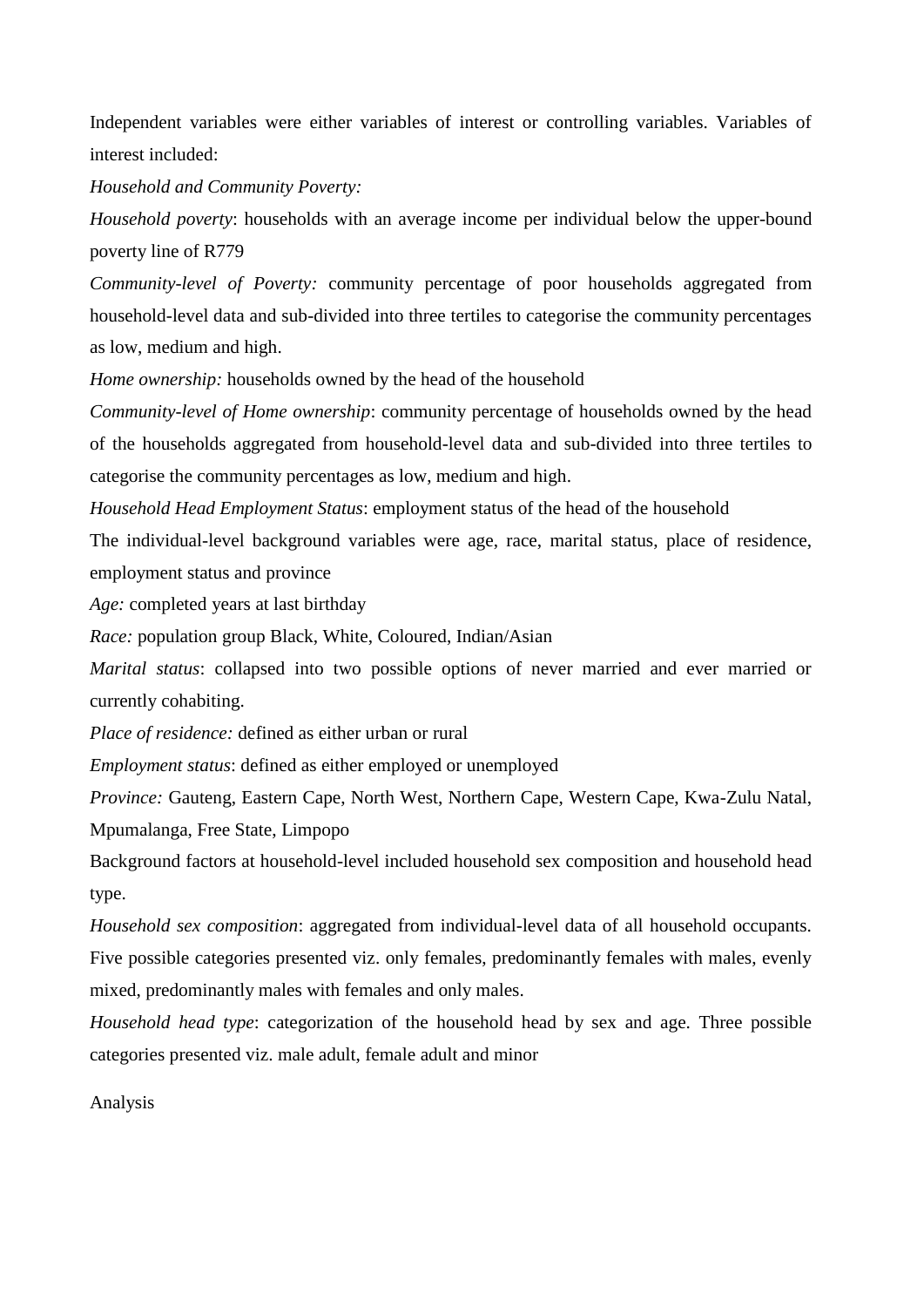The study first described the entire study sample across the years and then by individual year to demonstrate possible fluctuations in the outcome and interest variables. Rates and percentages of component parameters were calculated to accomplish this through the following equations:

Teenage Pregnancy Rate = 
$$
\frac{Number\ of\ Program\ Teenagers}{Total\ Number\ of\ Female\ Adolescents\ (10-19\ years)} \times 1000........(1)
$$

$$
Percentage = \frac{Number\ of\ Households\ with\ phenomenon\ x}{Total\ Households} \times 100 \dots \dots \tag{2}
$$

Annual rates were calculated for the teenage pregnancy rate and produced using 2011 to 2013 national population estimates of female adolescents. Percentages were used to show the overall and yearly levels of divorce and single female headedness. Changes across time were tested for significance using the chi-squared test as well as the chi-squared test for trend. The background characteristics of all pregnant teenagers were then described as well as the levels of the interest variable phenomena amongst them. These bivariate relations were statistically verified through the chi-squared test. The above descriptive statistics were generated using STATA version 13.

The paper considered teenage pregnancy, a dichotomous outcome with possible responses of 'yes' or 'no', through the use of regression. Multilevel binary logistic regression models with random intercepts tested the independent association between poverty and teenage pregnancy. Models were run to test the heterogeneity of teenage pregnancy in different communities as well as to establish the association between poverty and teenage pregnancy controlling for sociodemographic individual-, household- and community-level variables. Multilevel modelling is a suitable statistical technique when individuals from the same households or geographical areas have the potential of being included in a study sample [\(Goldstein, 2011\)](#page-11-5). This indeed is the case for the general household survey as households from the primary sampling units (provinces) were sampled using systematic sampling, but every member within the household was interviewed. Therefore, the two-level model established the variation between individuals and individuals within the same communities in the risk of teenage pregnancy. Simple logistic regression would fail to capture this accurately as members within households are similar thereby violating the logistic regression assumption of independence of residuals [\(Kawachi and](#page-12-5)  [Subramanian, 2007,](#page-12-5) Merlo, 2003, Subramanian, 2004). This would result in underestimation of standard errors and very small p-values, making estimates of association appear falsely significant. Representation of the model follows:

log ( ೕ <sup>ߜ</sup> <sup>∑</sup> <sup>+</sup> ߜ = (ೕ−ଵ (3) ..........................................................ߝ + ݖ ଵ=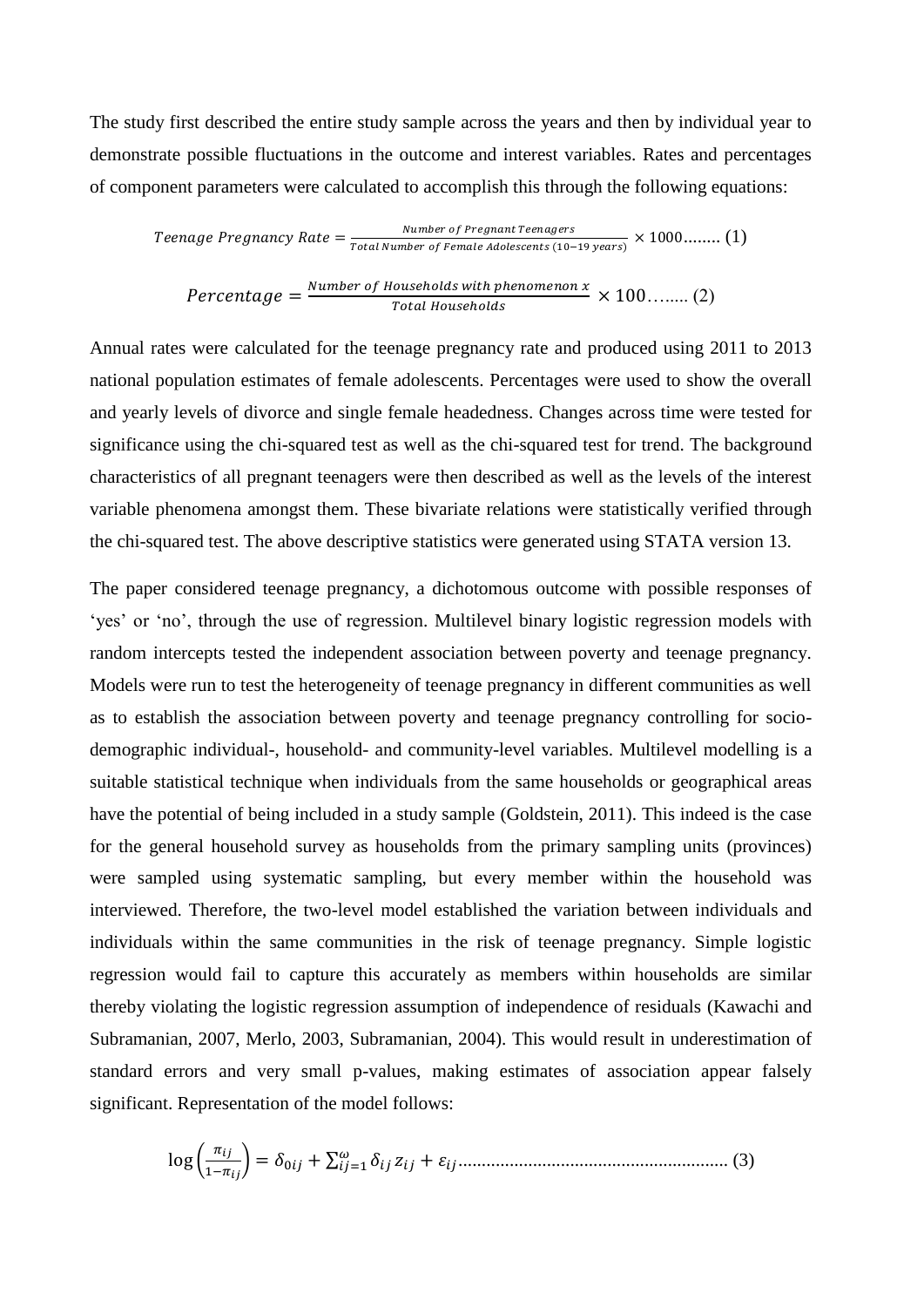Where:  $\pi_{ii}$ =probability of having been recently pregnant for the i<sup>th</sup> individual in the j<sup>th</sup> community –the dependent variable

 $\delta_{ij}$  are the parameter coefficients of the model  $z_{ij}$  are the independent regressors  $\varepsilon_{ij}$  are the residual errors

## **Preliminary Results**

### Descriptive Outcome

Teenage pregnancy was present over all three years with 3.4%, 3.8% and 4.7% of teenage females respectively being pregnant nationally from 2011 to 2013. The teenage pregnancy rate also escalated over time with that of 2011 at 31,87 pregnancies per 1000 teenage females, 2012 at 32,82 pregnancies per 1000 teenage females and 2013 at 36,53 pregnancies per 1000 teenage females. This would represent the annual incidence rate of teenage pregnancy in South Africa. Chi-squared test results revealed teenage pregnancy was statistically significantly increasing over time with a p-value of 0.000. The chi-squared test for linear trend was significant with a pvalue of 0.000. Therefore, there was a linear trend of teenage pregnancy from 2011 to 2013. This confirmed that teenage pregnancy had increased linearly over time.

Table 1: Distribution of study participants across various demographic factors (GHS, 2011-2013)

| <b>Characteristics</b>       | 2011 | 2012 | 2013  |
|------------------------------|------|------|-------|
| Pregnant in Past Year        | 3.4% | 3.8% | 4.7%  |
| Age median, IQR              | 15:5 | 15:5 | 16; 4 |
| Ever Married                 | 1.5% | 1.7% | 2%    |
| Not Attending School (%)     | 12.9 | 13.3 | 15.4  |
| Rural Residence (%)          | 48.8 | 47.8 | 47.8  |
| Living with Females only (%) | 10.9 | 11.4 | 11.6  |

Figures 1-5: Distribution of study participants across Household-level and community-levels of poverty (GHS,2011-2013)

Figure 1: Levels of Poverty among households Figure 2: Community-levels of Poverty





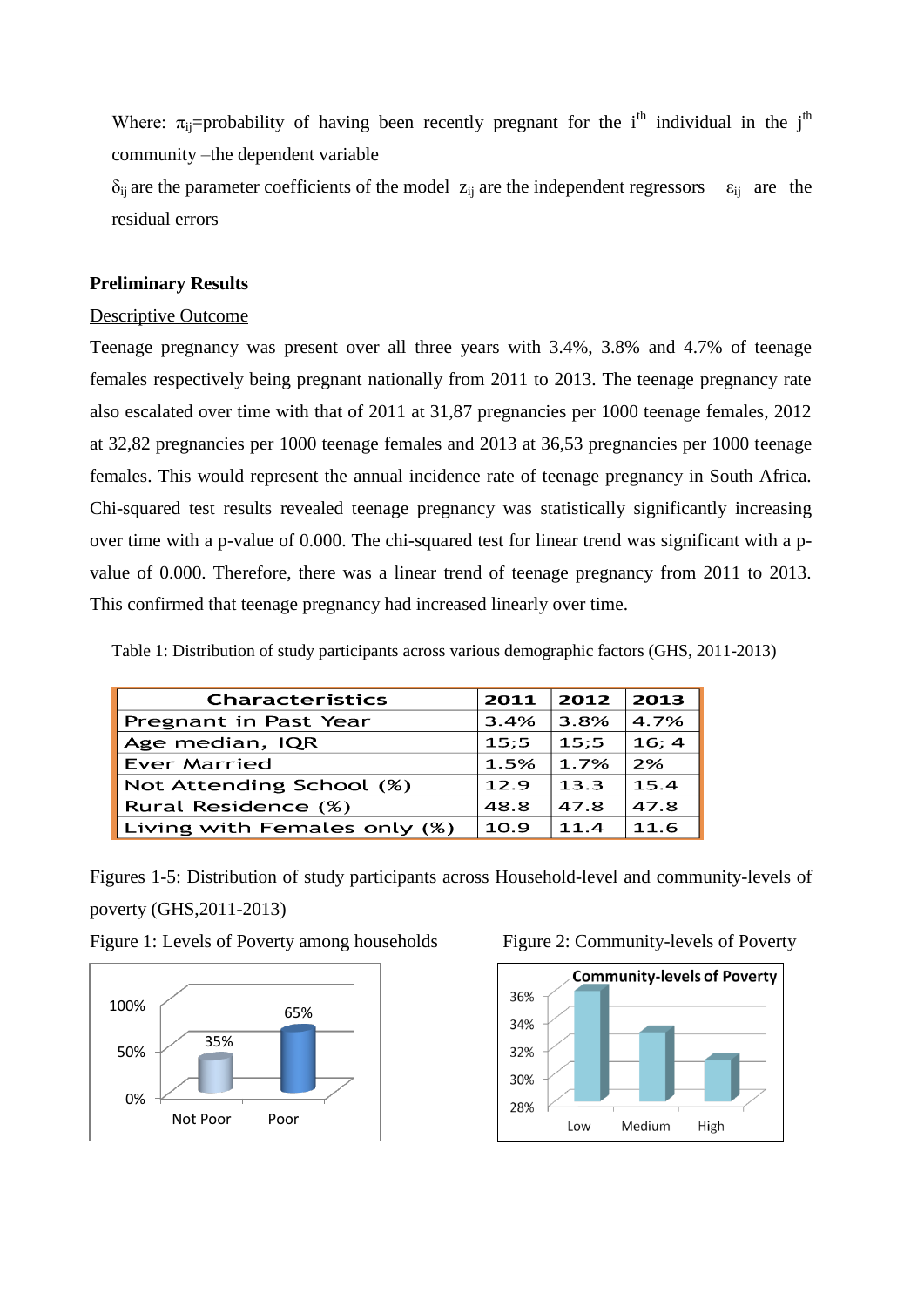The majority of the study participants were from poor households at 65% while only a few teenage females were from households without poverty. Additionally, the greatest proportion of study participants originated from communities with low levels of poverty at almost 36% while approximately 30% of teenage females were from communities with high levels of poverty.



Similarly figures three and four show the levels of home ownership amongst the study participants across all three years. Most teenage females were from homes that were owned by the household head at 78%. At community-level, most teenage females were from communities with low levels of no home ownership at 39% while about three in ten girls were from communities with high levels of no home ownership.



Figure five shows that most study participants were from households where the head was unemployed at 63% while only 37% of the teenage girls were from households with heads that were employed.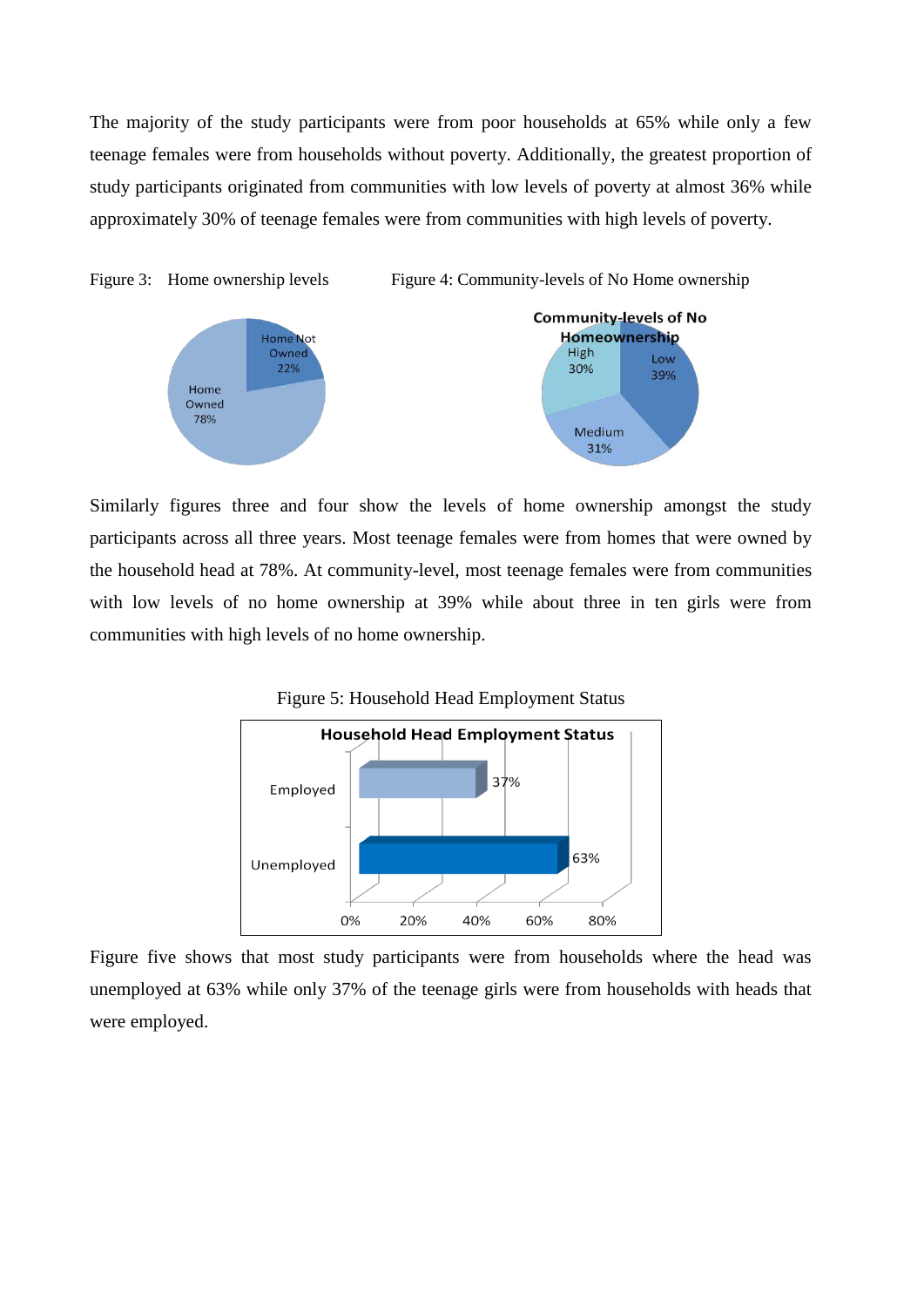| <b>CHARACTERISTICS</b>                       | Pregnant | P-value |
|----------------------------------------------|----------|---------|
| Age Group: 15-19 yr. olds                    | 6.86%    | 0.00    |
| <b>Ever Married</b>                          | 29.66%   | 0.00    |
| Not Attending School (%)                     | 17.70%   | 0.00    |
| <b>Black</b>                                 | 4.22%    | 0.00    |
| Employed                                     | 7.45%    | 0.00    |
| Predominantly Males with Females in HH       | 5.27%    | 0.00    |
| Female Adult Head of HH                      | 4.31%    | 0.00    |
| <b>Rural Residence</b>                       | 4.56%    | 0.00    |
| <b>North West Province</b>                   | 4.83%    | 0.00    |
| Household Poverty                            | 4.61%    | 0.00    |
| Lack of Home Ownership                       | 4.26%    | 0.00    |
| Household Head Unemployment                  | 4.22%    | 0.00    |
| High Community-level of Poverty              | 4.48%    | 0.00    |
| High Community-level of No Home<br>ownership | 4.29%    | 0.00    |

Table 2: Distribution of pregnancy across demographic and poverty factors (GHS, 2011-2013)

The results from the bivariate analysis are shown in Table 2. The categories with the highest levels of pregnancy among the teenage females were tabulated. From the table we can see that teenage pregnancy occurred more among teenage girls that were older, ever married, not attending school, black and employed. Additionally, teenage females from poor households, households comprising males predominantly with some females and with female adults as heads as well as households with heads that were unemployed had the highest levels of pregnancy. Finally, teenage females from rural areas, the North West province and communities with high levels of poverty and no home ownership displayed the highest levels of teenage pregnancy.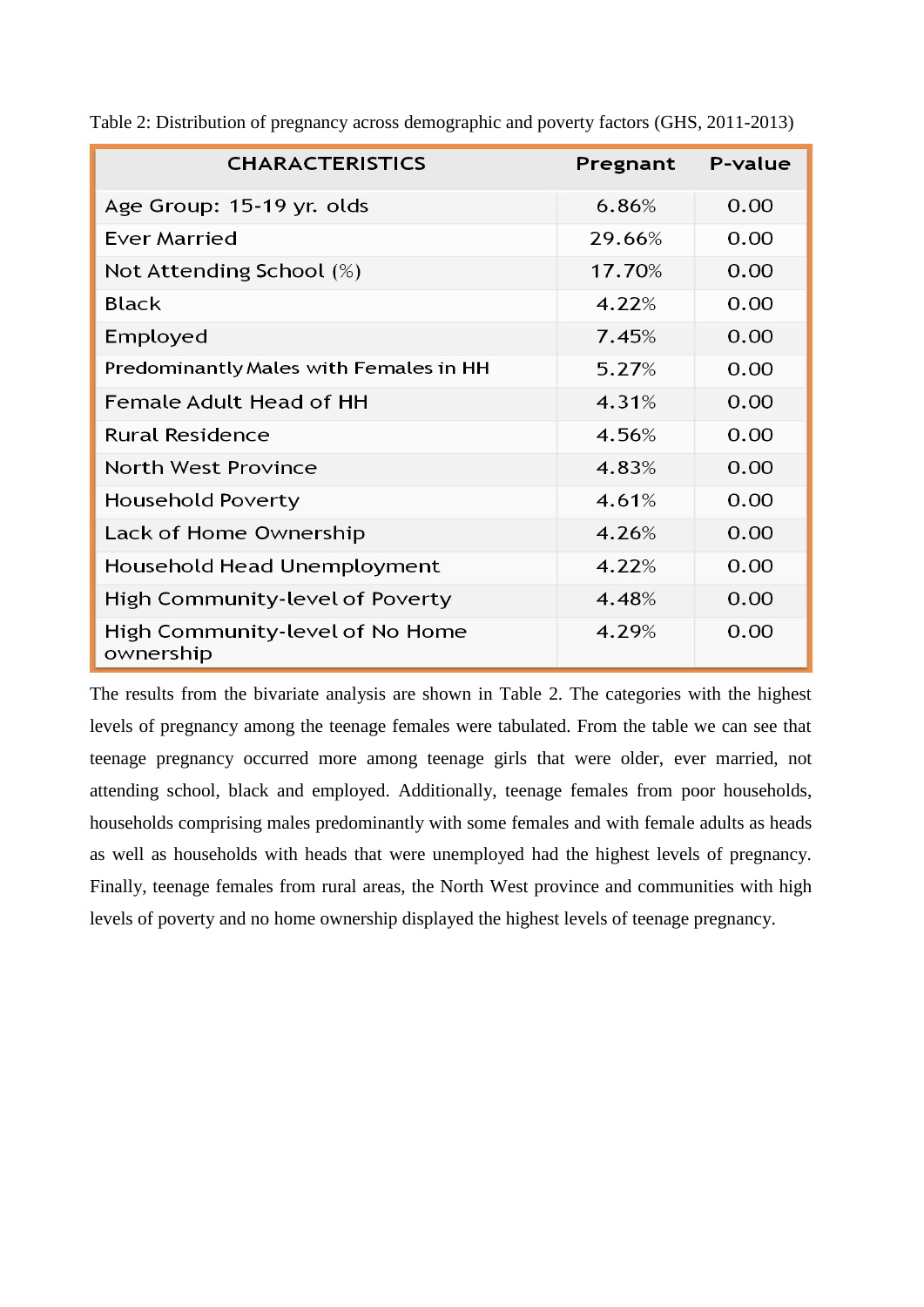# Inferential Outcome

The random-intercept multilevel logistic regression results are shown below in Table 3. Table 3: Unadjusted and Adjusted Multilevel Logistic Regression (GHS, 2011-2013)

| <b>Poverty-related Characteristics</b>      | <b>Model0</b> | <b>Model 1</b> |
|---------------------------------------------|---------------|----------------|
| <b>Household Poverty</b>                    | $1.79***$     | $1.57***$      |
| Lack of Home ownership                      | $1.18**$      | 1.08           |
| Household Head Unemployment                 | $1.22***$     | 1.01           |
| <b>Medium Community Poverty</b>             | 1.17          | 1.08           |
| <b>High Community Poverty</b>               | $1.36***$     | $1.13**$       |
| <b>Medium Community No</b><br>Homeownership | 1.11          | 1.08           |
| High Community No Home ownership            | 1.16          | 1.01           |

The results of the bivariate analysis are shown in Model 0 while Model 1 shows the multivariate analysis controlling for all other variables. Table 3 shows that association between household poverty, lack of home ownership at household level, household head unemployment and high community-levels of poverty were associated with teenage pregnancy at the bivariate stage of analysis. However, having controlled for all other factors, the only factors independently associated with teenage pregnancy were household poverty and high community levels of poverty.

# **Discussion**

This study aimed to investigate the association between poverty and teenage pregnancy in South Africa. In answering the question posed in the title of this study, the preliminary results have shown that: Yes, poverty is a possible explanation for teenage pregnancy in South Africa. In particular, the results showed that the direct measure for poverty was associated and more important than homeownership and household head employment status. Possible reasons for the lack of independent association for home ownership included the high levels of home ownership though in different settings. Home ownership may classically proxy socio-economic status as this should increase as one's ability to buy a home increases. However, in the South African setting, home ownership occurred in states of low and high socio-economic status due to the ability of individuals to purchase homes (that may possibly be mud rondavels) in rural areas, four roomed houses in high density townships as well as four bedroomed houses in urban suburbs. Despite all these homes being different, they were still owned by the head of the household thereby distorting the variable.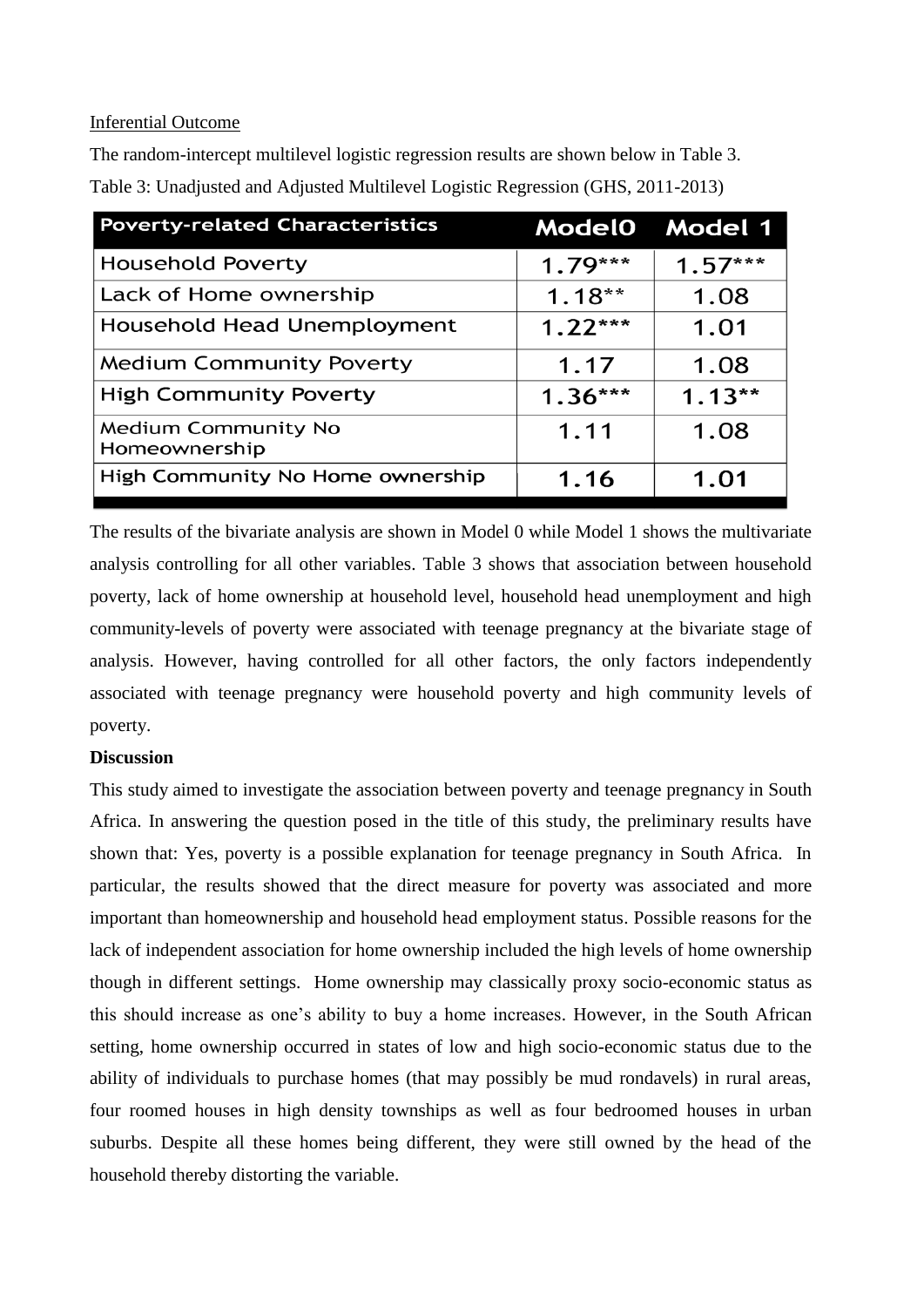Household and high community levels of poverty both increased the likelihood of teenage pregnancy. Possible reasons for this include the fact that poverty is related to lower levels of education, lower access to contraceptives, fewer options of protective activities (sport, curricular activities, interests, hobbies) and higher levels of social ills.

This study shows empirical evidence of the construction of teenage pregnancy in South Africa in households and communities that experience higher levels of poverty. Therefore, it is recommended that policies to ensure poverty-alleviation and higher levels of adult education, employability and job opportunities are urgently needed. These will not only increase levels of economic growth, but also decrease teenage pregnancy in South Africa.

### **References**

<span id="page-11-2"></span>CLIFTON, D. & HERVISH, A. 2013. The World's Youth 2013 Data Sheet. *Washington DC: Population Reference Bureau*.

<span id="page-11-6"></span>ELLIOT, M. & MERRILL, F. 1961. *Social Disorganization,* New York, Harper & Brothers.

<span id="page-11-10"></span>GREENBERG, D. & HALSEY, H. 1983. Systematic misreporting and effects of income maintenance experiments on work effort: Evidence from the Seattle-Denver experiment. *Journal of Labor Economics***,** 380-407.

<span id="page-11-11"></span>HURST, E., GENG, L. & PUGSLEY, B. 2014. Are Household Surveys Like Tax Forms? Evidence from Income Underreporting of the Self-Employed. *Review of economics and statistics,* 96**,** 19-33.

<span id="page-11-4"></span>IRIN AFRICA 2007. South Africa: Teenage Pregnancy figures cause alarm.

<span id="page-11-8"></span>KINGDON, G. G. & KNIGHT, J. 2004. Race and the incidence of unemployment in South Africa. *Review of Development Economics,* 8**,** 198-222.

<span id="page-11-9"></span>KLASEN, S. & WOOLARD, I. 2009. Surviving Unemployment Without State Support: Unemployment and Household Formation in South Africa. *Journal of African Economies,* 18**,** 1-51.

<span id="page-11-7"></span>KUBRIN, C. 2009. Social Disorganization Theory: Then, Now and in the Future. *In:* KROHN (ed.) *Handbook on Crime and Deviance.* Springer Scince and Business Media.

<span id="page-11-3"></span>LIMPOPO POP. & DEV. DIRECTORATE 2012. Factors associated with teenage pregnancy in Limpopo province. *In:* DEVELOPMENT, L. P.-P. A. (ed.).

<span id="page-11-1"></span>LOAIZA, E. & LIANG, M. 2013. Adolescent Pregnancy: A Review of Evidence. New York: United Nations Population Fund,.

<span id="page-11-0"></span>MACLEOD, C. 2011. *'Adolescence', Pregnancy and Abortion-Constructing a Threat of Degeneration,*  London and New York, Routledge, Taylor & Francis Group.

<span id="page-11-5"></span>MACLEOD, C. & TRACEY, T. 2009. Review of South African research and interventions in the development of a policy strategy on teen-aged pregnancy.